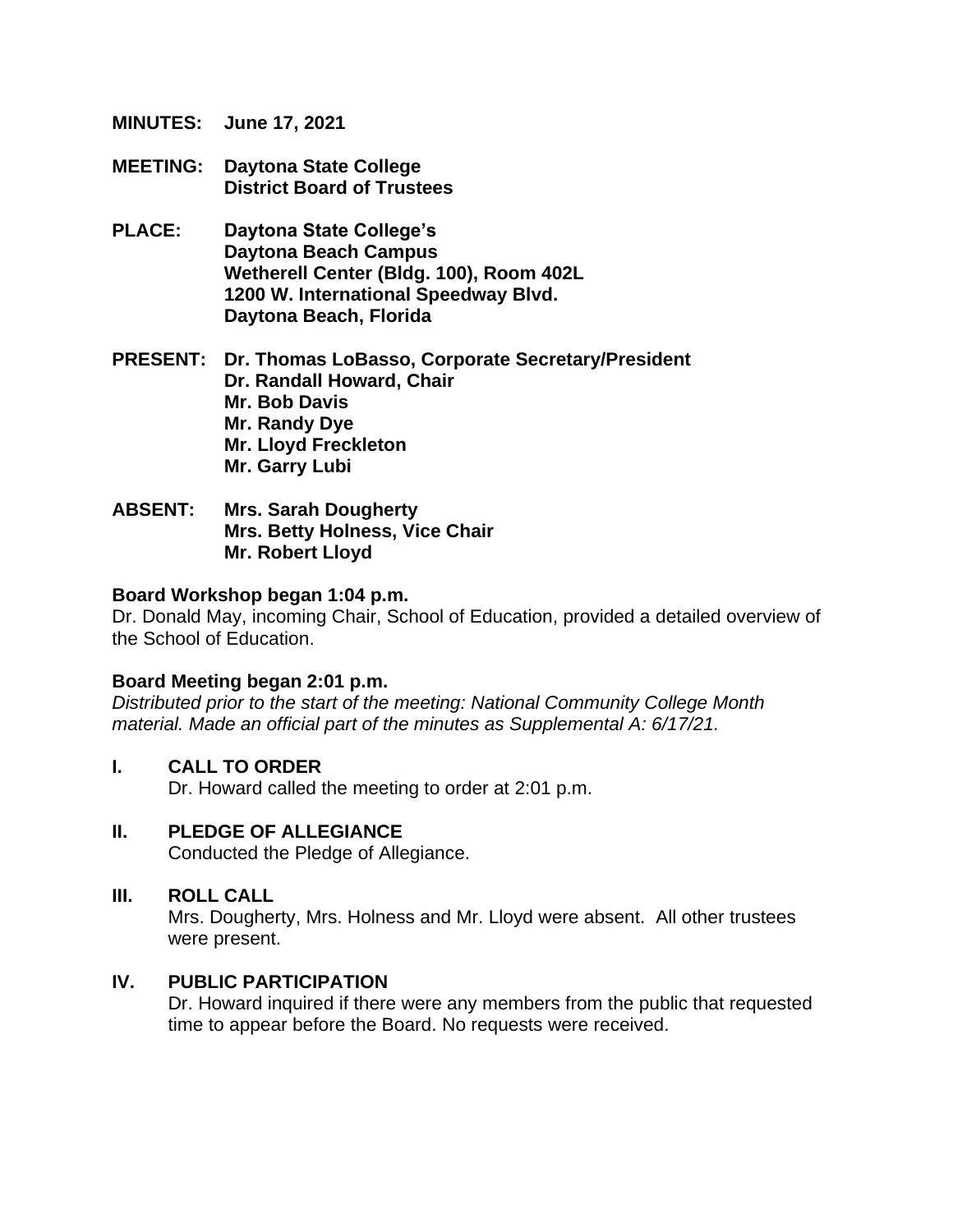# **V. PUBLIC HEARING - POLICIES**

**A. Approval of Second Reading – College Policies Sections 5-6** Mr. Brian Babb, General Counsel, reviewed policies in sections 5-6. This review is in preparation for the College's ten-year accreditation visit.

**MOTION:** (Davis/Freckleton) The District Board of Trustees approve the second and final reading of College Policies Sections 5 & 6. Motion carried unanimously.

#### **VI. CONSENT AGENDA**

- A. Approval of 5/13/21 Board Meeting Minutes
- B. Approval of Agreements
- C. Approval of Agreements Affiliation
- D. Approval of Agreements Standard
- E. Approval of Budget Amendments
- F. Approval of Contractor Pre-Qualification Certification
- G. Approval of Deletion of Inventory Items
- H. Approval of Donations Non-Cash
- I. Approval of Donations Surplus
- J. Approval of Grant Applications
- K. Approval of Human Resource Recommendations
- L. Approval of Out of Country Travel Sasnett
- **MOTION:** The District Board of Trustees approve the Consent Agenda. Motion carried unanimously.

## **VII. TIME RESERVED/PRESIDENT**

#### **A. President's Update**

Dr. LoBasso provided a copy of the promotional material used as part of Community College Month. He introduced Cerese Ramos, Interim Dean of Student Affairs, who is assisting during Keith Kennedy's absence. She is also the Director of Student Accounts and has been with the College for three years. Dr. LoBasso met with Volusia County School Board Member, Superintendent and staff to tour the Advanced Technology College and shared dual enrollment in the welding program has already filled. Hosted a meeting with Advent Health New Smyrna Beach and provided a tour of the Allied Health programs and discussed collaborative opportunities. Participated in the UCF DirectConnect annual partner presidents meeting. Hosted Enterprise Florida and highlighted the Beverage Science and Culinary programs. Staff Education Days was held for employees with guest speaker Dr. Terrell Strayhorn who gave a great presentation on "Establishing a Sense of Belonging to Support a More Diverse, Equitable & Inclusive Campus." Participating in the upcoming Florida College System (FCS) Council of Presidents reception for the legislators to thank them for a great year and their support of the FCS.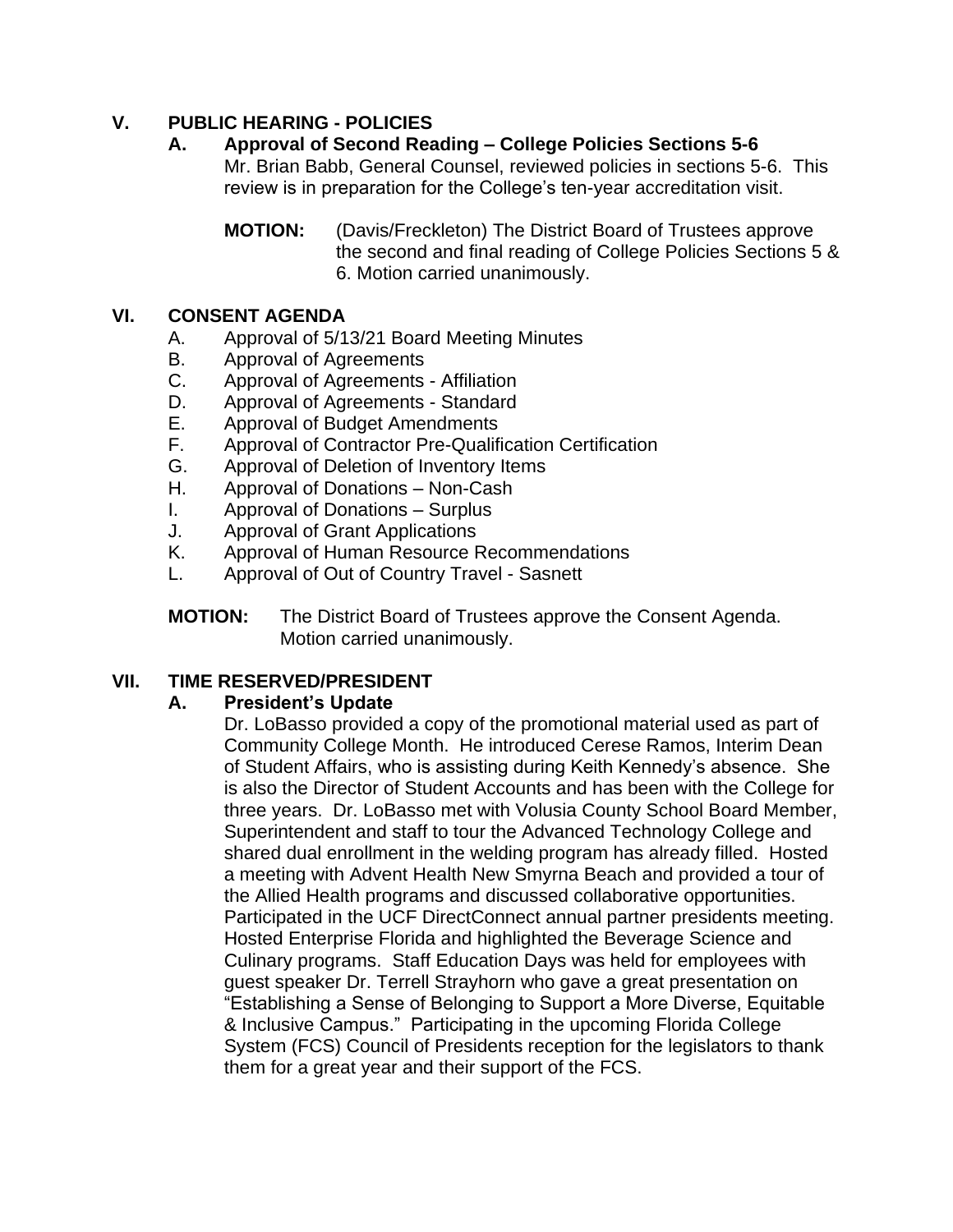Mr. Davis asked that the video created by the Center for Women and Men on the Women's Right to Vote be shown at a future meeting.

## **B. Approval of Salary Increase Proposal**

Dr. LoBasso explained he had planned to present a proposal last year but was not sure what tomorrow would bring because of the pandemic. He stated the increase is well-deserved by the employees who have gone above and beyond to get through the past year and keep things moving. He was pleased to be able to present the proposal outlined below for the Board's consideration.

|                         |                     | <b>Actual</b><br>%<br>of Raise |                          | Number of        |
|-------------------------|---------------------|--------------------------------|--------------------------|------------------|
| <b>Type Of Employee</b> | <b>Salary Range</b> | <b>Increase</b>                | <b>Total of Increase</b> | <b>Employees</b> |
|                         | $$10,000 -$         |                                |                          |                  |
| Part-Time Staff         | \$20,000            | 4%                             | \$<br>3,356.44           | 11               |
| Full-Time Faculty &     | $$20,001 -$         |                                |                          |                  |
| Staff                   | \$35,600            | 4%                             | \$<br>143,896.88         | 126              |
| Full-Time Faculty &     | $$35,601 -$         |                                |                          |                  |
| Staff                   | \$80,000            | 3%                             | \$<br>653,541.46         | 414              |
| Full-Time Faculty &     |                     |                                |                          |                  |
| Staff                   | Over \$80,000       | 2%                             | \$<br>131,066.75         | 61               |
| <b>Total Effective</b>  |                     |                                |                          |                  |
| 7/1/2021                |                     |                                | 931,861.53               | 612              |

**MOTION:** (Davis/Freckleton) The District Board of Trustees approve the proposed tiered 2-4% recurring raise, effective July 1, 2021, which is included as a budgeted expense for fiscal year 2021-2022. Motion carried unanimously.

## **C. Approval of Salary Administration Plan 2021-2022**

Dr. LoBasso explained adjustments to the salary plan are made each year and how some increases are driven by the market or federal requirements. The plan will assist the College in staying competitive, retaining good employees and recruiting new employees.

**MOTION:** (Freckleton/Davis) The District Board of Trustees approve the Salary Administration Plan 2021-2022. Motion carried unanimously.

# **VIII. COLLEGE COUNSEL**

# **A. Approval of Workforce Affiliation Agreement**

Mr. Brian Babb, College Counsel, explained this agreement was presented to the Board and approved in April with the contingency that appropriate insurance be secured with the construction company. The College was unable to work out the insurance arrangements and has revised the affiliation agreement to directly contract with the owner of the property, Homes Bring Hope, LLC. He explained how the insurance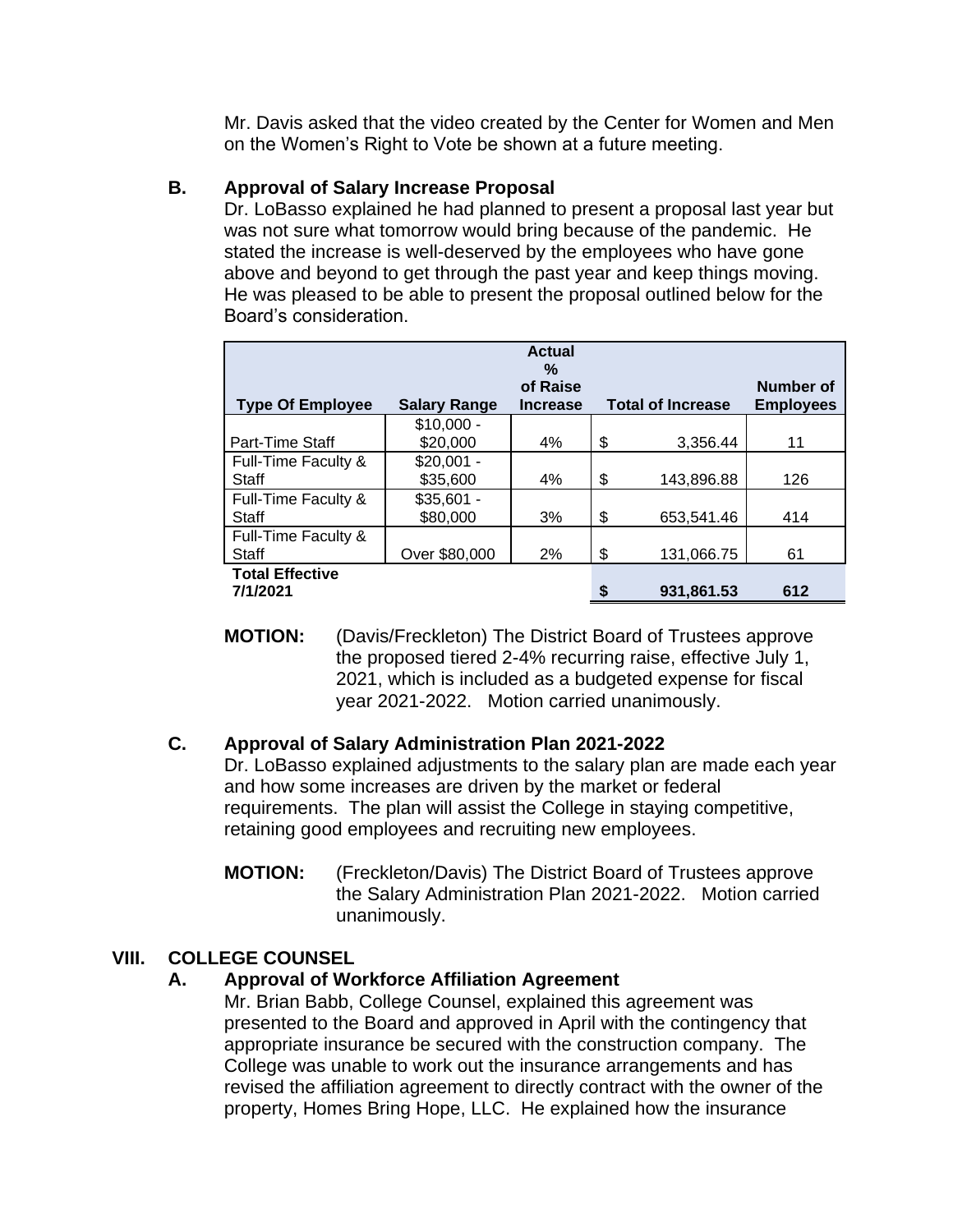requirement will be in place prior to the start of the program which will begin July 1, 2021. The purpose of this agreement is to provide educational training and experience for students who will work in the construction, renovation and remodel of homes located on properties in proximity to the Daytona Beach Campus under the supervision of College instructors.

**MOTION:** (Freckleton/Lubi) The District Board of Trustees authorize the President to enter into an affiliation agreement for workforce training with Homes Bring Hope LLC for the purpose outlined above. Motion carried unanimously.

## **IX. FACILITIES**

#### **A. Approval of Capital Improvement Program (CIP) 2022-2023 through 2026-2027**

Mr. Chris Wainwright, Associate Vice President of Facilities Planning, explained the College develops priorities for capital projects based on needs as set forth in the Educational Plant Survey. This is an annual report required by the state and utilized when considering funding of projects for the next year.

| <b>Priority/Project</b>                                                  | 2022-23     | 2023-24      | 2024-25     | 2025-26     | 2026-27     |
|--------------------------------------------------------------------------|-------------|--------------|-------------|-------------|-------------|
| N/A - Maintenance & Repairs                                              | \$1,600,000 | \$1,600,000  | \$1,600,000 | \$1,600,000 | \$1,600,000 |
| N/A - High Voltage Upgrade                                               | 500,000     |              |             |             |             |
| 1- Deland Law Enforcement<br>Firing Range                                | 6,610,618   |              |             |             |             |
| 2-Daytona Building B<br>Classroom/Lab/Office/ Vocational<br>with Parking |             | \$27,220,955 |             |             |             |
| 3-Roof Repair & Replacement                                              | \$600,000   | \$600,000    | \$600,000   | \$600,000   | \$600,000   |

**MOTION:** (Freckleton/Lubi) The District Board of Trustees approve the Capital Improvement Program for 2022-2023 through 2026- 2027 for submittal to the Division of Florida Colleges in July. Motion carried unanimously.

## **B. Approval of Educational Plant Survey**

Mr. Wainwright explained the survey is required to be conducted every five years by the state and is used to evaluate educational facilities for current and future program needs.

**MOTION:** (Freckleton/Davis) The District Board of Trustees approve the Educational Plant Survey. Motion carried unanimously.

**C. Approval of Final Completion and Final Payment News-Journal Center Carpet**

Mr. Wainwright reviewed and presented for approval.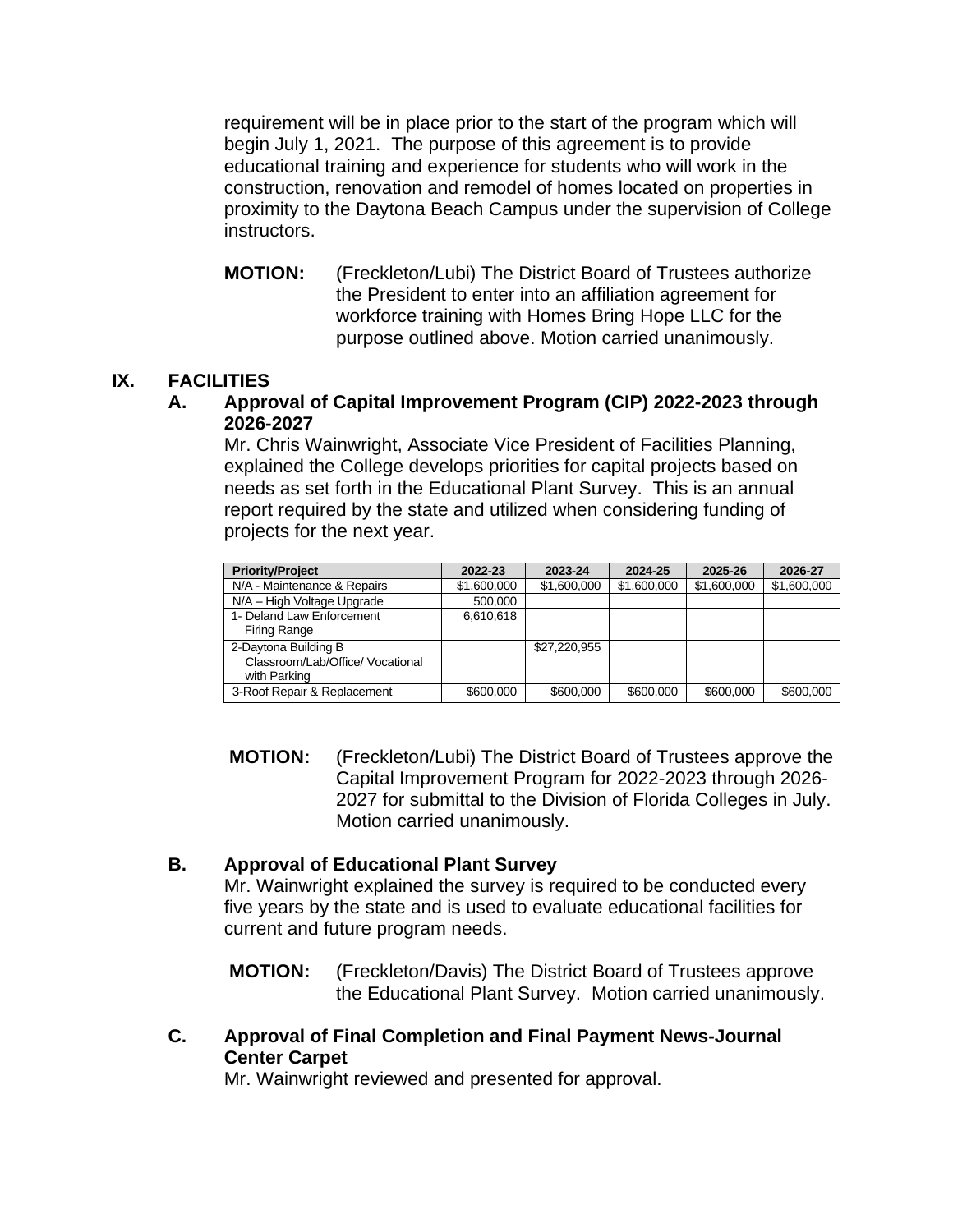**MOTION:** (Freckleton/Dye) The District Board of Trustees approve the final completion of the News-Journal Center carpet replacement and final payment of \$95,865.48 be made to Spectra Contract Flooring/Shaw. Motion carried unanimously.

# **X. FINANCE**

## **A. Executive and Financial Summary Reports as of 5/31/21**

Mr. Martin Cass, Vice President for Finance, presented the financial report for the period ending May 31, 2021. Information reviewed included Fund 1 Operating Revenue and Expenses, Carry Forward Funds, Comparison of Actual Revenue Received to Budgeted, Three-Year Analysis of Tuition and Fees, Comparison of Actual Expenses to Budgeted Costs, Major Capital Projects Funding, Recap of Major Project funding, and Summary of Major Capital Projects scheduled during the fiscal year and projects completed.

**B. ACH/Wire Transfers/Checks Issued Greater Than/Equal to \$50,000**  Mr. Cass presented as information.

#### **C. Approval of Write-Off of Uncollectible Accounts Receivables – Student Accounts**

Mr. Cass explained how the College continues efforts to collect student debt through activities that includes letters, phone calls, and collection agencies. The College was able to recover over \$102,000 this fiscal year that was previously written off. He shared this is the second lowest number of write-off debt in the last decade and shared this expense is planned each year as part of the budget process.

- **MOTION:** (Dye/Freckleton) The District Board of Trustees approve the write-off of uncollectible account receivables in the amount of \$613,876.75 for fiscal year 2020-2021. Motion carried unanimously.
- **D. Approval of Deferred Maintenance/Personnel Funding Proposal** Mr. Cass explained this request will provide funding for ongoing maintenance projects and salary/benefits for the Facilities Planning department.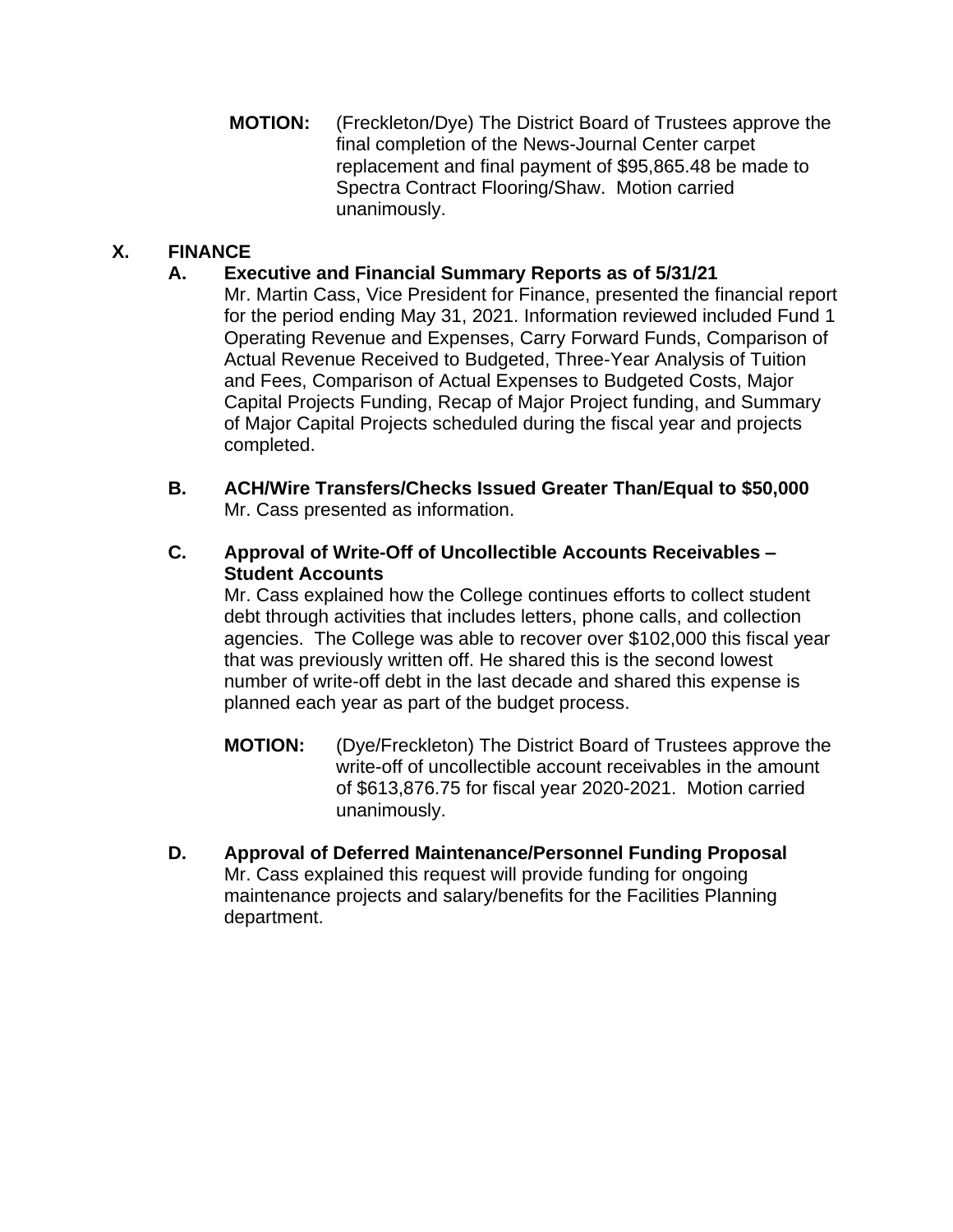**MOTION:** (Freckleton/Lubi) The District Board of Trustees authorize the College to allocate \$3,386,417 (\$2,500,000 for renovations and remodeling, \$500,000 for maintenance and repair, and \$386,417 for salary/benefits) for ongoing deferred maintenance projects and Facilities Planning salaries and fringe benefits from the Board Designated Reserved in Fund 7 for fiscal year 2021-2022. Motion carried unanimously.

## **E. Approval of Budget Transfer Requests**

Mr. Cass explained at year-end the College assesses areas of need that require funding and presented the two requests below. Mr. Davis explained where PECO funding came from and how it is no longer available. Mr. Cass will report back at the next meeting on the exact transfer amounts that were made.

| Request 1: Funding: | Amount:                 | Fund 1 to Fund 7 Capital Projects Fund (Board<br><b>Designated Reserves)</b><br>Up to \$10,000,000<br>Description: Provide future funding for necessary<br>renovations/remodels and support for new<br>capital projects due to limited Public Education<br>Capital Outlay (PECO) funding. |
|---------------------|-------------------------|-------------------------------------------------------------------------------------------------------------------------------------------------------------------------------------------------------------------------------------------------------------------------------------------|
| Request 2: Funding: | Amount:<br>Description: | Fund 1 to Fund 3 Unallocated Reserves<br>Up to \$2,000,000<br>Non-state revenue sources ( <i>i.e.</i> facilities<br>rentals, tower leases, etc.) to provide funding<br>for future college initiatives which may include<br>student scholarships, athletic facilities, etc.                |

- **MOTION:** (Freckleton/Davis) The District Board of Trustees approve the transfer of funds as outlined above. Motion carried unanimously.
- **F. Approval of Daytona Campus Infrastructure Improvements Project Funding**

Mr. Cass explained over the last few years major changes have been made to the Daytona Campus and now requires additional campus-wide infrastructure improvements such as sidewalks, benches, lighting, and building signage.

**MOTION:** (Freckleton/Davis) The District Board of Trustees authorize the College to allocate \$800,000 for the Daytona Campus Infrastructure Improvements Project from the Board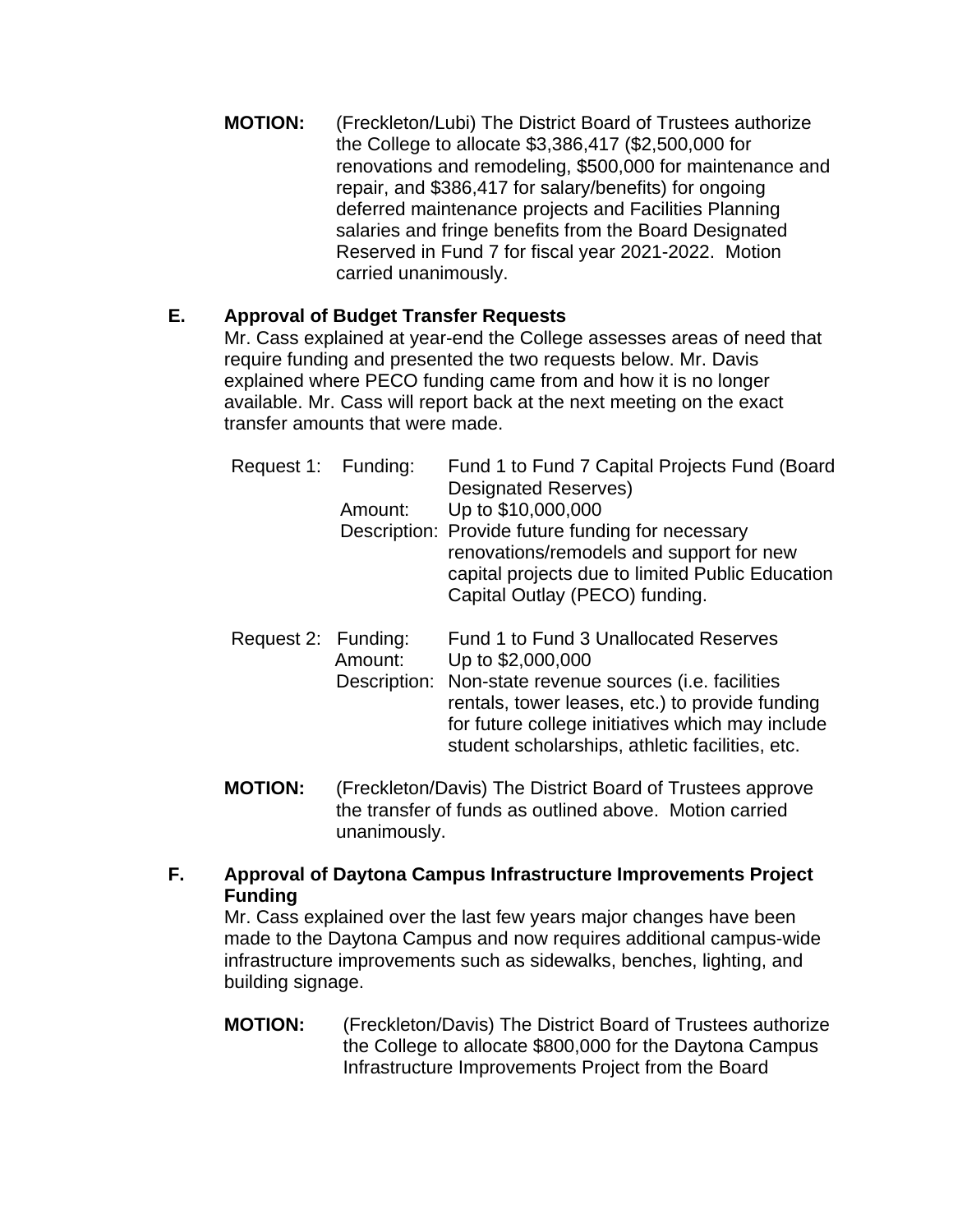Designated Reserves in Fund 7 for fiscal year 2021-2022. Motion carried unanimously.

#### **G. Approval of 2021-2022 Annual Budget**

Mr. Cass reviewed the budget planning/design principles, description of fund accounts, budget priorities, summary of key budget points which included no increase to student tuition and fees for the 11<sup>th</sup> year; enrollment forecast reflects a 3% expected decrease; funding for the Flagler/Palm Coast Nursing program, Deltona Building 2 construction project, and television station, and performance funding. He shared student user fees remain unchanged.

Mr. Cass reviewed student fee rates which remain unchanged for both lower and upper divisions. He reviewed student enrollment, projected revenue, expenditures and estimated fund balance; comparison of state appropriations for 2020/2021 and 2021/2022. He reviewed a comparison of projected Fund 1 Revenues and Expenses, Capital Outlay Budget Fund 7; and summary of budgets, transfers and fund balances for Funds 1-7. He reviewed the year-end account transfers that is part of the annual budget and consisted of the following:

| <b>Grant Matching</b>             |           | \$425,000 Fund 1 to Fund 2   |
|-----------------------------------|-----------|------------------------------|
| <b>WDSC Operational Fund</b>      | \$450,000 | Fund 1 to Fund 2             |
| <b>Scholarships for Athletics</b> | \$249.552 | Fund 3 to Fund 5             |
| Multi-purpose Field               |           | \$2,800,000 Fund 3 to Fund 7 |
| Marketing/Hospitality and         | \$650,000 | Fund 3 to Fund 1             |
| <b>Tuition Reimbursement</b>      |           |                              |
| Debt Services/Loan                |           | \$326,326 Fund 3 to Fund 8   |
| Debt Services/Loan                |           | \$982,713 Fund 7 to Fund 8   |

**MOTION:** (Davis/Freckleton) The District Board of Trustees approve the Daytona State College Annual Operating Fund 1 Budget, Fund 7 Capital Outlay Budget for fiscal year 2021-2022 and transfers identified above. Motion carried unanimously.

| <b>Personnel Costs</b>            | \$67,522,047 |
|-----------------------------------|--------------|
| <b>Current Expense</b>            | 17,836,458   |
| Capital Outlay                    | 1,061,961    |
| <b>Flagler Palm Coast Nursing</b> | 200,000      |
| Total:                            | \$86,620,466 |

#### **XI. ACADEMIC AFFAIRS**

#### **A. Approval of Follett Access Agreement**

Dr. Amy Locklear, Provost, reviewed the Follett Access pilot program that would begin in the Fall semester. The pilot program would be offered to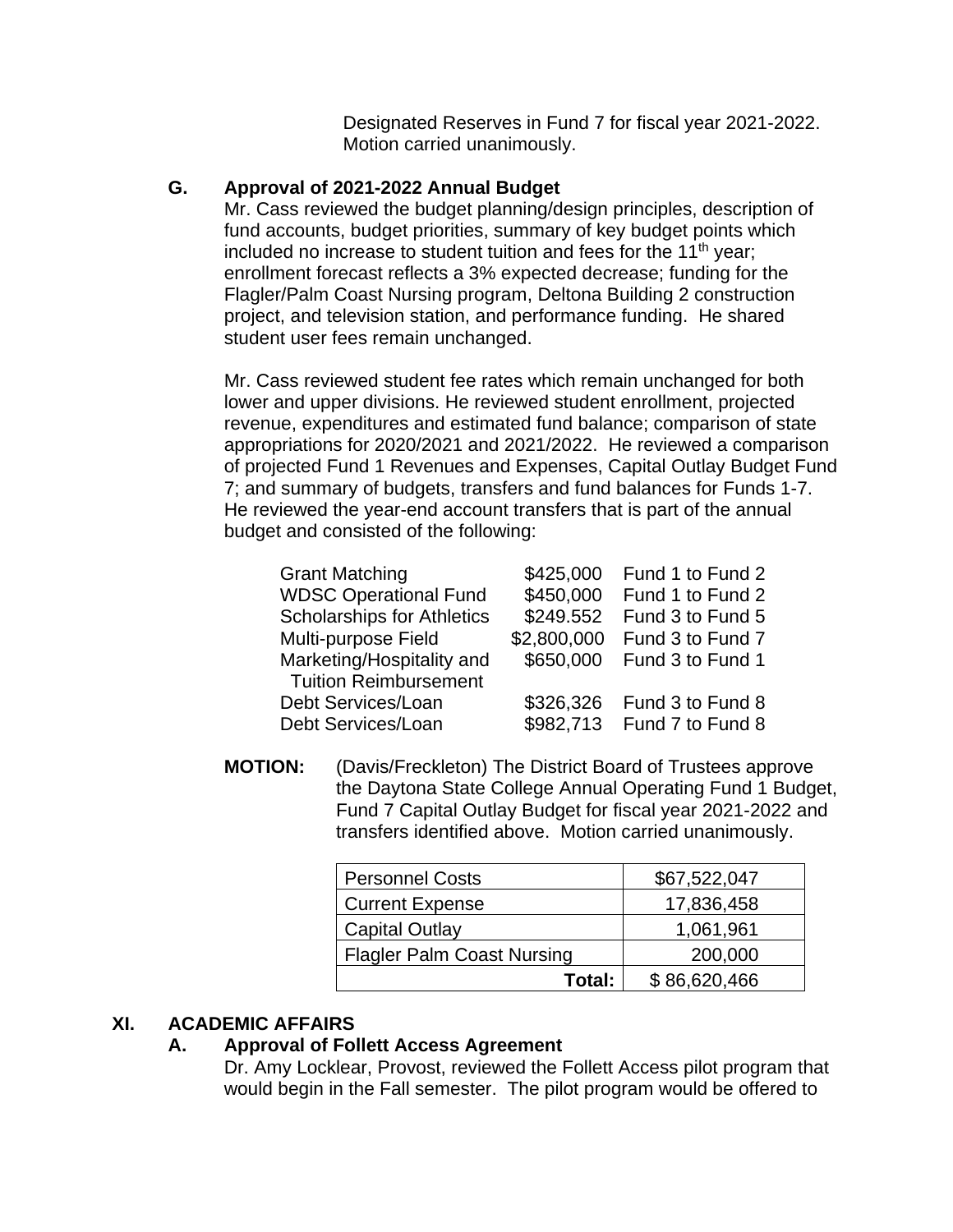three business courses with an anticipated enrollment of 160 students. The cost of materials (digital textbook) would be included in the course registration fee and students may opt-out if they did not want to participate. By utilizing this program, students could see a substantial savings of around 40% and shared a comparison of costs between retail and Follett Access. Dr. LoBasso shared that students put off purchasing their textbooks and this would ensure they have their textbook for the first day of class and how this will assist the College's efforts in improving retention.

**MOTION:** (Davis/Freckleton) The District Board of Trustees authorize the President to enter into the agreement with Follett, Inc. to participate in a pilot of the Follett Access program in Fall 2021 for the purpose described above. Motion carried unanimously.

## **B. Approval of 2021-2022 Lab Fee Recommendations**

Dr. Locklear explained every year an analysis is done of the courses that have lab fees and presented revisions for 2021/2022 that included deletions, decreases, increases and new lab fees. Some adjustments for new and deleted fees are attributed to changes in the curriculum.

**MOTION:** (Davis/Lubi) The District Board of Trustees approve the lab fee recommendations as presented, effective Fall 2021. Motion carried unanimously.

## **XII. TIME RESERVED/CONSTITUENT HEADS**

Reports were presented by Dr. Alycia Ehlert, Administrators Council President; Amanda Shroyer, Career Employees Association President; and Billie Jo Dunaway, Professional Council President.

## **XIII. TIME RESERVED/BOARD CHAIR**

## **A. Board Chair's Update**

Dr. Howard discussed the quality of the academic degree programs and their outcomes. These outcomes empower students to change their lives and of those in the community. He has enjoyed hearing presentations about the various programs such as the workshop presentation on the School of Education. He commented on the College not raising tuition for 11 years in a row and how amazing that was and its importance on providing an affordable education to students. He thanked Dr. LoBasso and the Finance team on the budget and how they were able to keep the quality and affordability while providing a well-deserved raise to the employees.